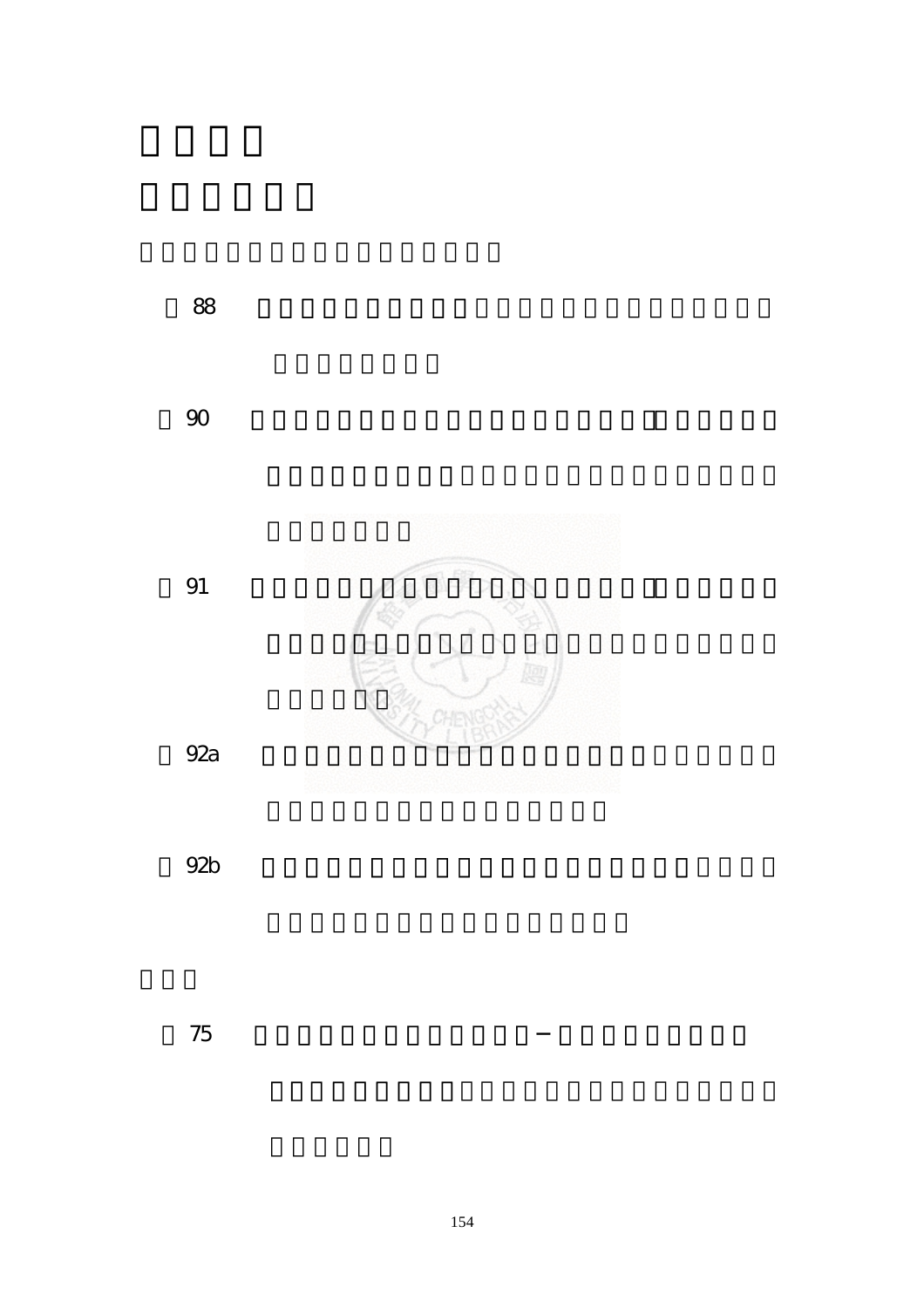$86$ 

89 九二一大地震震災學校環境重建問題之研究--以南投縣

 $83$   $\overline{\phantom{a}}$   $\overline{\phantom{a}}$   $\overline{\phantom{a}}$   $\overline{\phantom{a}}$   $\overline{\phantom{a}}$   $\overline{\phantom{a}}$   $\overline{\phantom{a}}$   $\overline{\phantom{a}}$   $\overline{\phantom{a}}$   $\overline{\phantom{a}}$   $\overline{\phantom{a}}$   $\overline{\phantom{a}}$   $\overline{\phantom{a}}$   $\overline{\phantom{a}}$   $\overline{\phantom{a}}$   $\overline{\phantom{a}}$   $\overline{\phantom{a}}$   $\overline{\phantom{a}}$ 

116-127

 $84$ 

87 政策科學之理論與實際:美國與台灣經驗,台北:五

91 災難管理學-地震篇,台北 元照。

 $85$ 

 $91$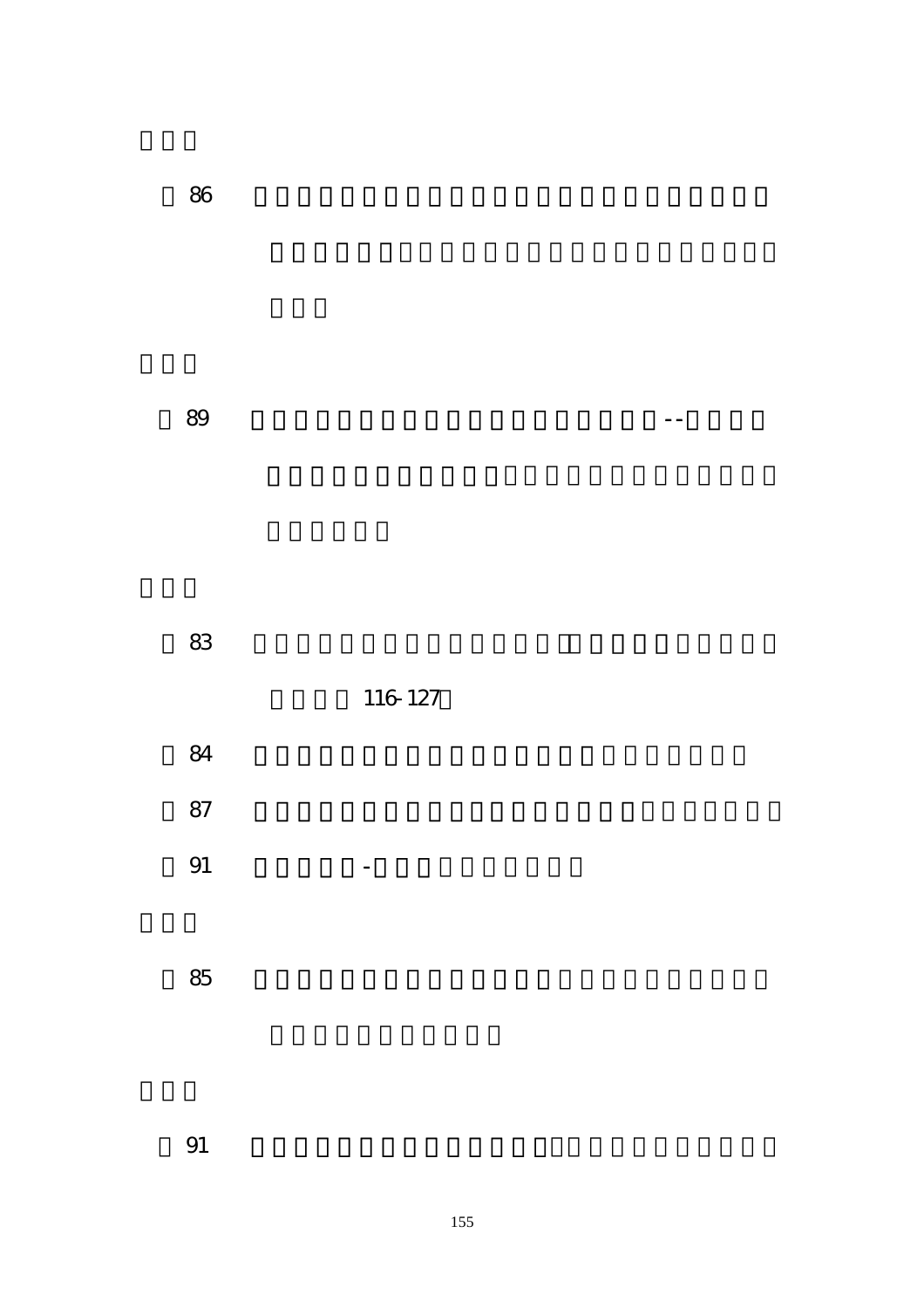$83$   $\blacksquare$ 121-142  $86$ 

 $87$ 137-161

87 公共政策辭典,台北:五南

88 公共政策,台北:華視。

91  $\blacksquare$ 析-以大里、霧峰五個組合屋為例 陽科技大學企業

 $91$   $-$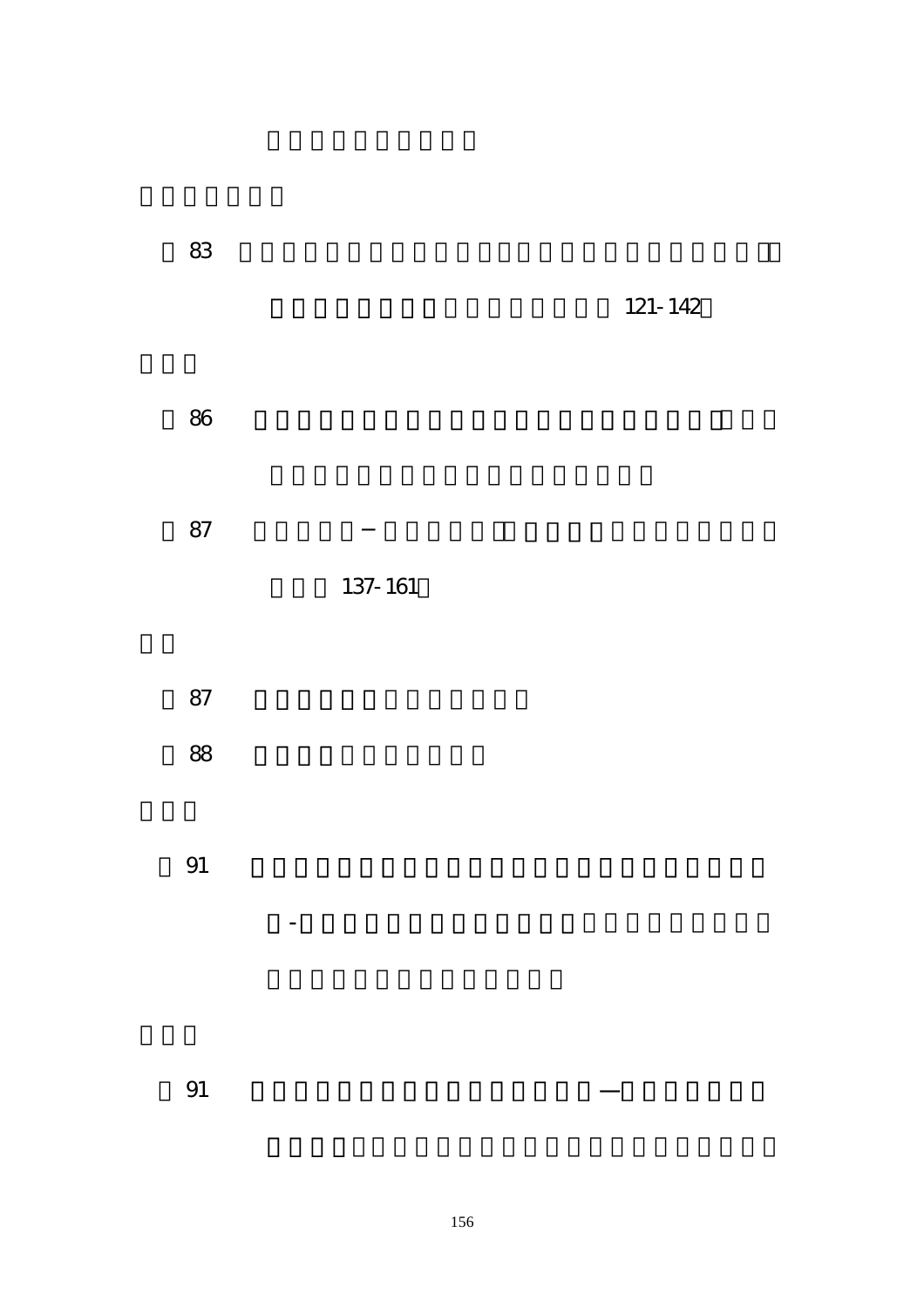91  $-$ 

 $84$ 

 $\infty$ 

87  $\sim$ 

 $92$ 

民 71 公共政策,台北:五南。

 民 73 公共政策,台北:五南。 民 80 公共政策,台北:五南。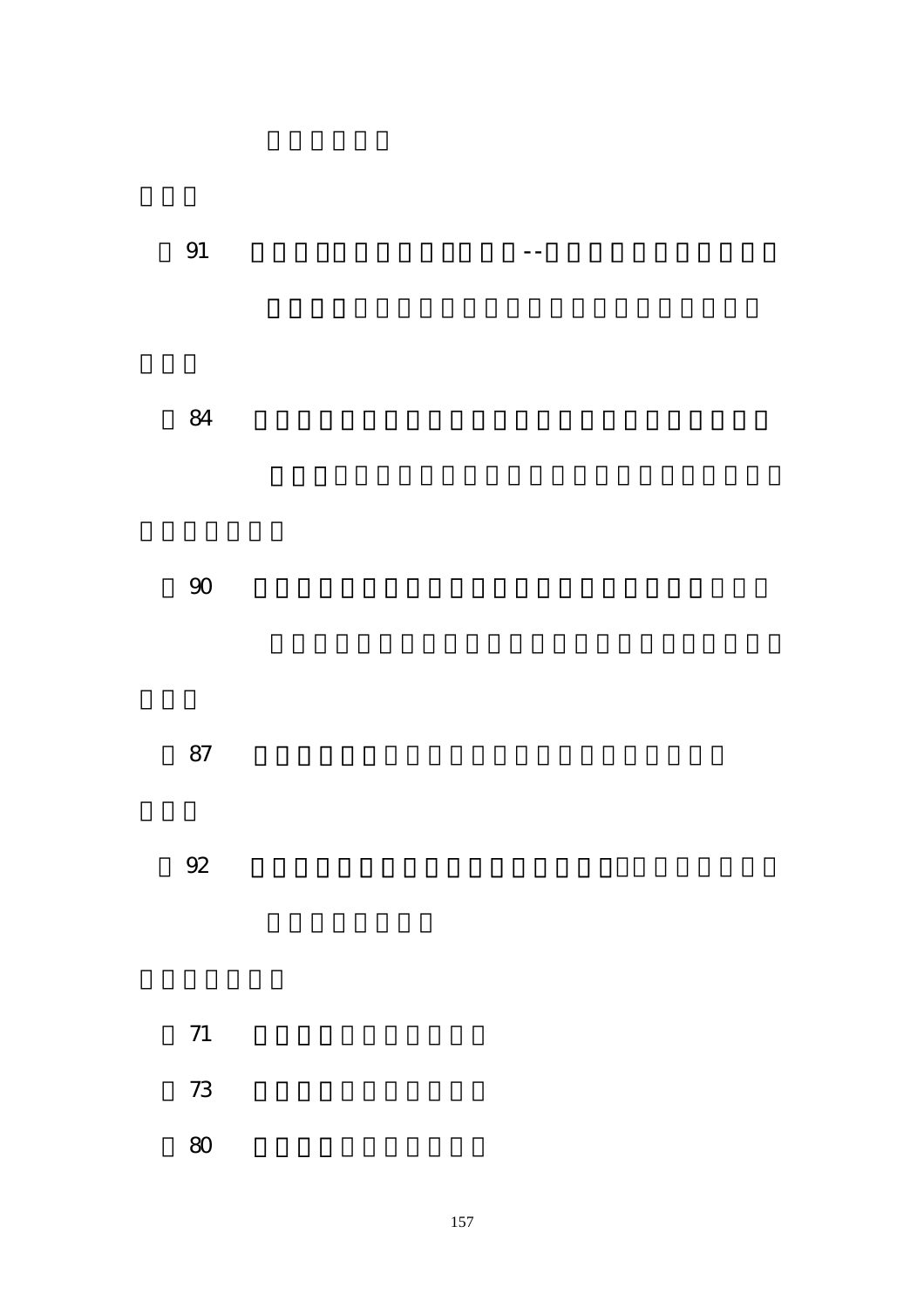$72$  $84$  $82$ 第二卷第二期,頁 27-96。 83 政策分析的理論與實踐 北﹕瑞興。  $89$  Table and  $89$ 55-88。  $91$ 

民 91 我國替代役回應性政策評估之研究---以台中市為例,東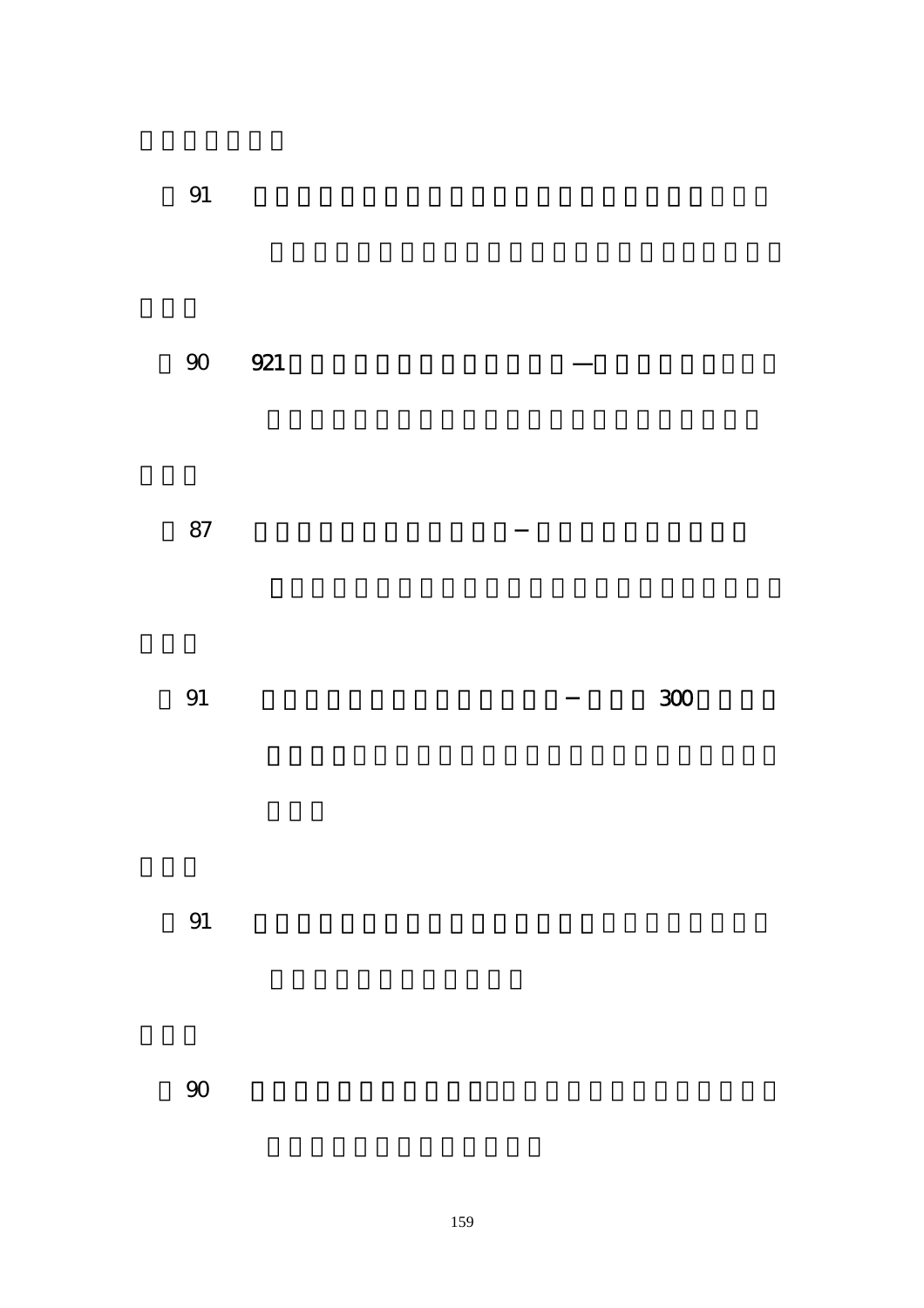$89 - 0.1$  $74$  $87$ 民 78 教育評鑑的模式 台北﹕師大書苑。  $91$ 

民 79 塑造中華民國國際新形象之研究,文化大學新聞研究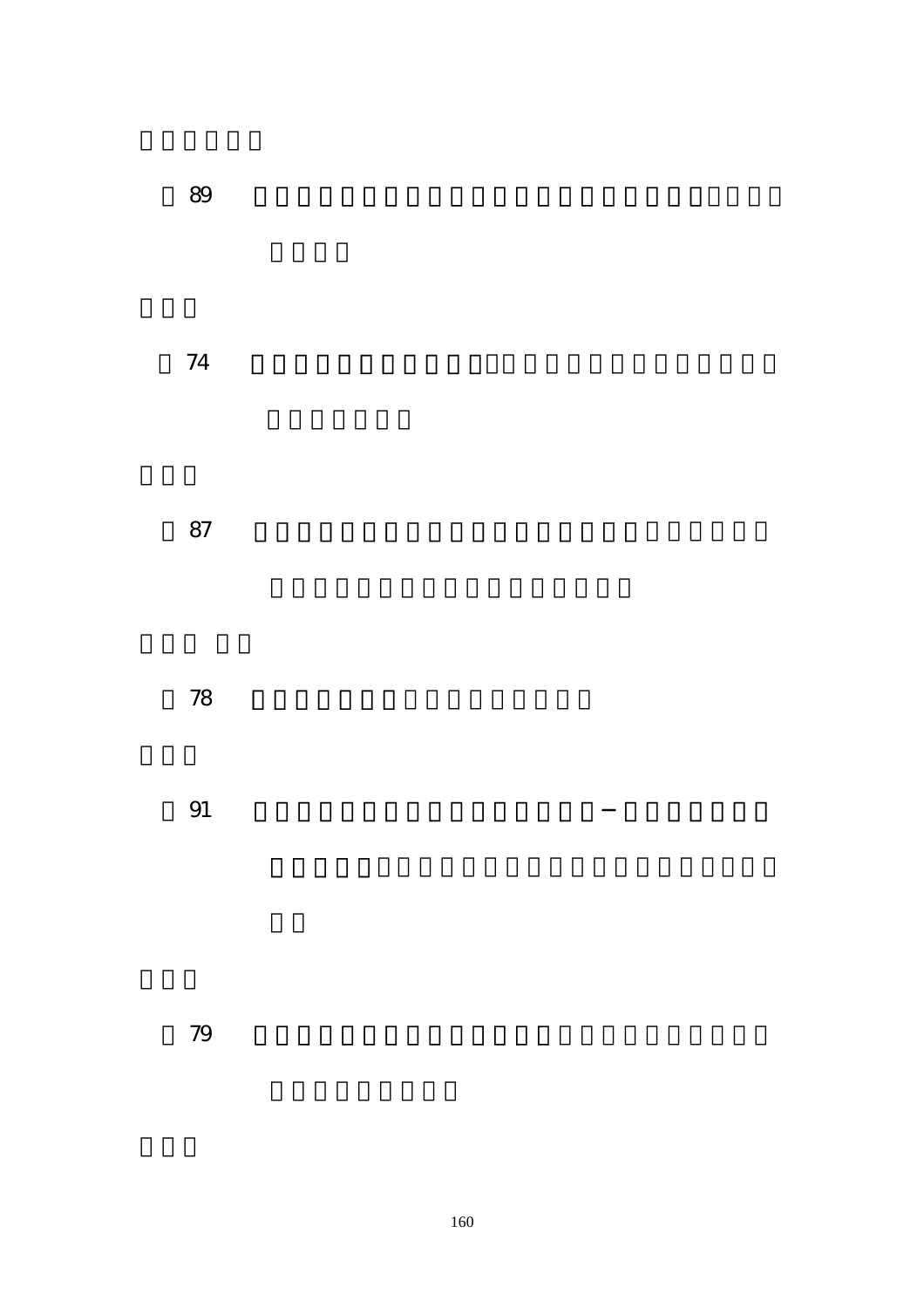| <b>91</b>                          | 921   |  |
|------------------------------------|-------|--|
| the property of the control of the | _____ |  |

 $91$ 

 $89 -$ 

 $91$ 

民 79 「簡述政策評估 人事月刊 第十卷第六期 16-22。

90 921 震災臨時屋之空間使用調查及相關議題之研究(I)

 $80$   $\hspace{1.5cm}$   $\hspace{1.5cm}$   $\hspace{1.5cm}$   $\hspace{1.5cm}$   $\hspace{1.5cm}$   $\hspace{1.5cm}$   $\hspace{1.5cm}$   $\hspace{1.5cm}$   $\hspace{1.5cm}$   $\hspace{1.5cm}$   $\hspace{1.5cm}$   $\hspace{1.5cm}$   $\hspace{1.5cm}$   $\hspace{1.5cm}$   $\hspace{1.5cm}$   $\hspace{1.5cm}$   $\hspace{1.5cm}$   $\hspace{1.5cm}$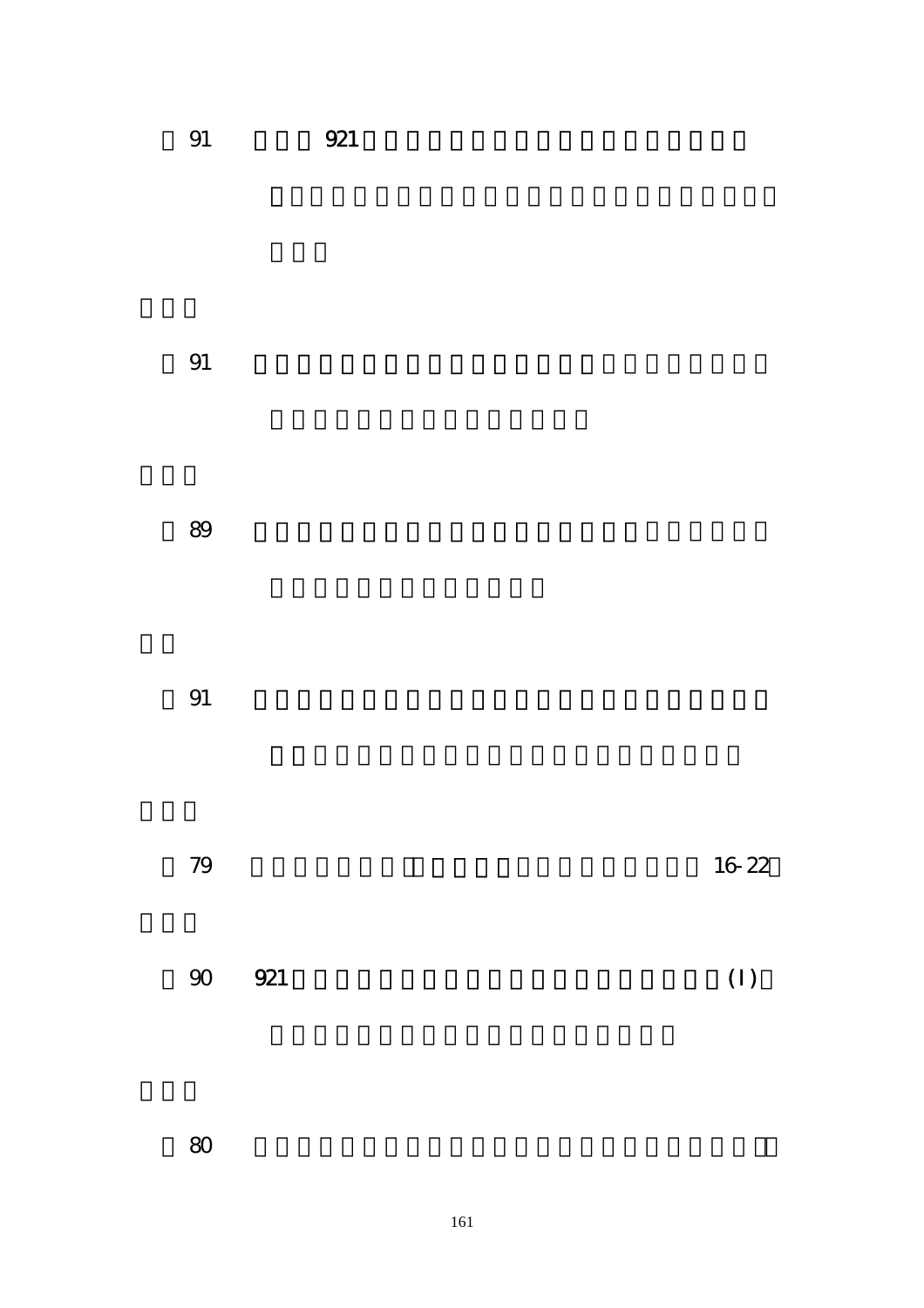$-1-8$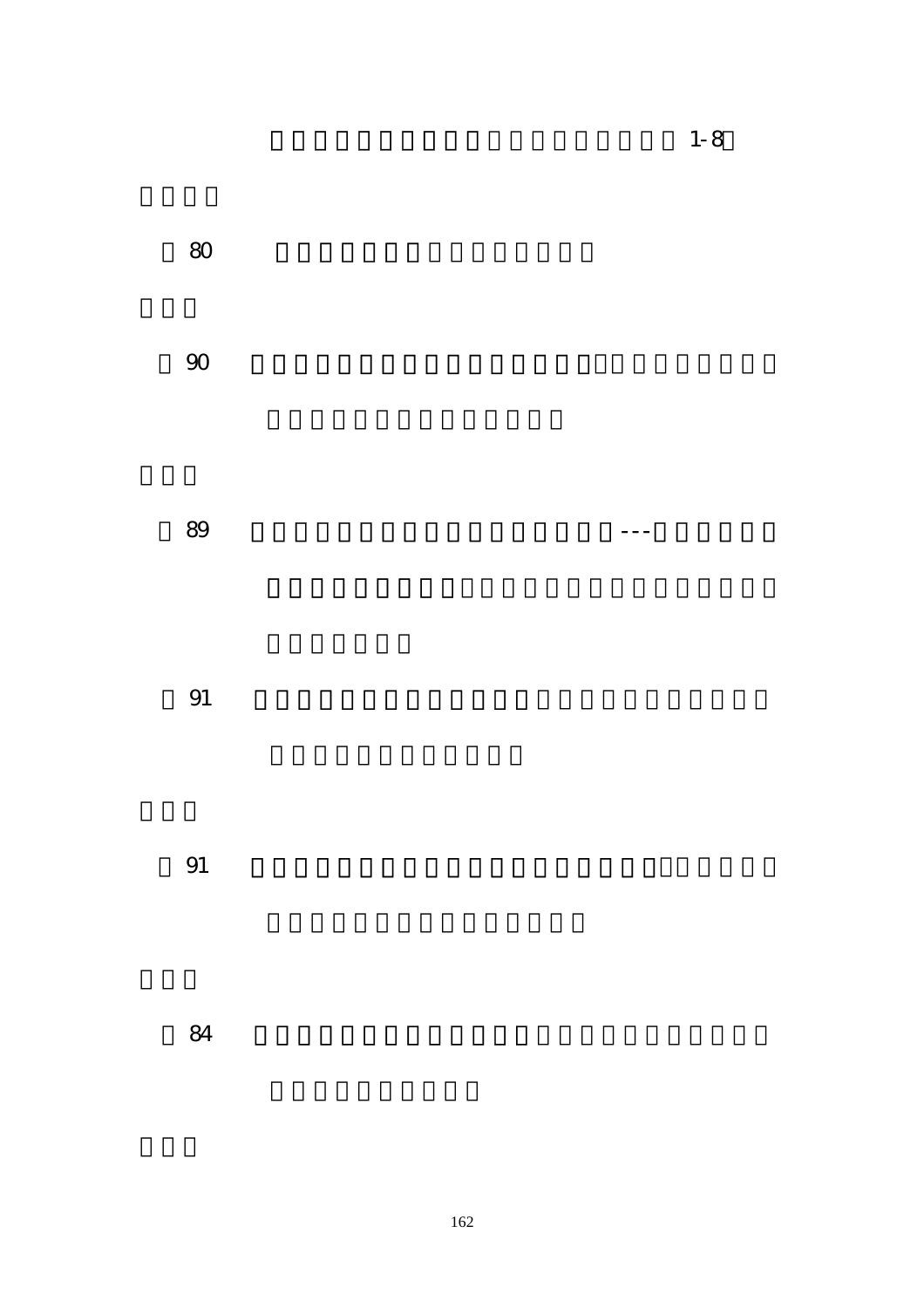民 89 「新 新政策-談災區重建的困難問題與 58-68  $\infty$ a  $-$ 73-103

 $91$ 

 $\partial$ 90b  $\partial$ 

### 54-62

### Alkin, M. C.

1972 "Evaluation Theory Development," in C. H. Weiss (ed.), *Evaluation Action Programs*. Boston: Allyn and Bacon , Inc.

## Anderson, J. E.

| <b>Cases in Public Policy-Making. New York: Praeger.</b> |
|----------------------------------------------------------|
|                                                          |

1994 *Public Policymaking*. Boston: Houghton Mifflin Compony.

## Babbie, E. R.

| 1990 | <b>Survey research methods</b> (2nd ed.) C.A. : Wadsworth. |  |  |
|------|------------------------------------------------------------|--|--|
|------|------------------------------------------------------------|--|--|

Chen H. T.

1996 "A Comprehensive Typology for Program Evaluation," *Evaluation practice*, Vol. 17, No.2, pp. 121-130.

# Chelimsky, E.

1998 "The role of experience in formulating theories of evaluation practice,"*American Journal of*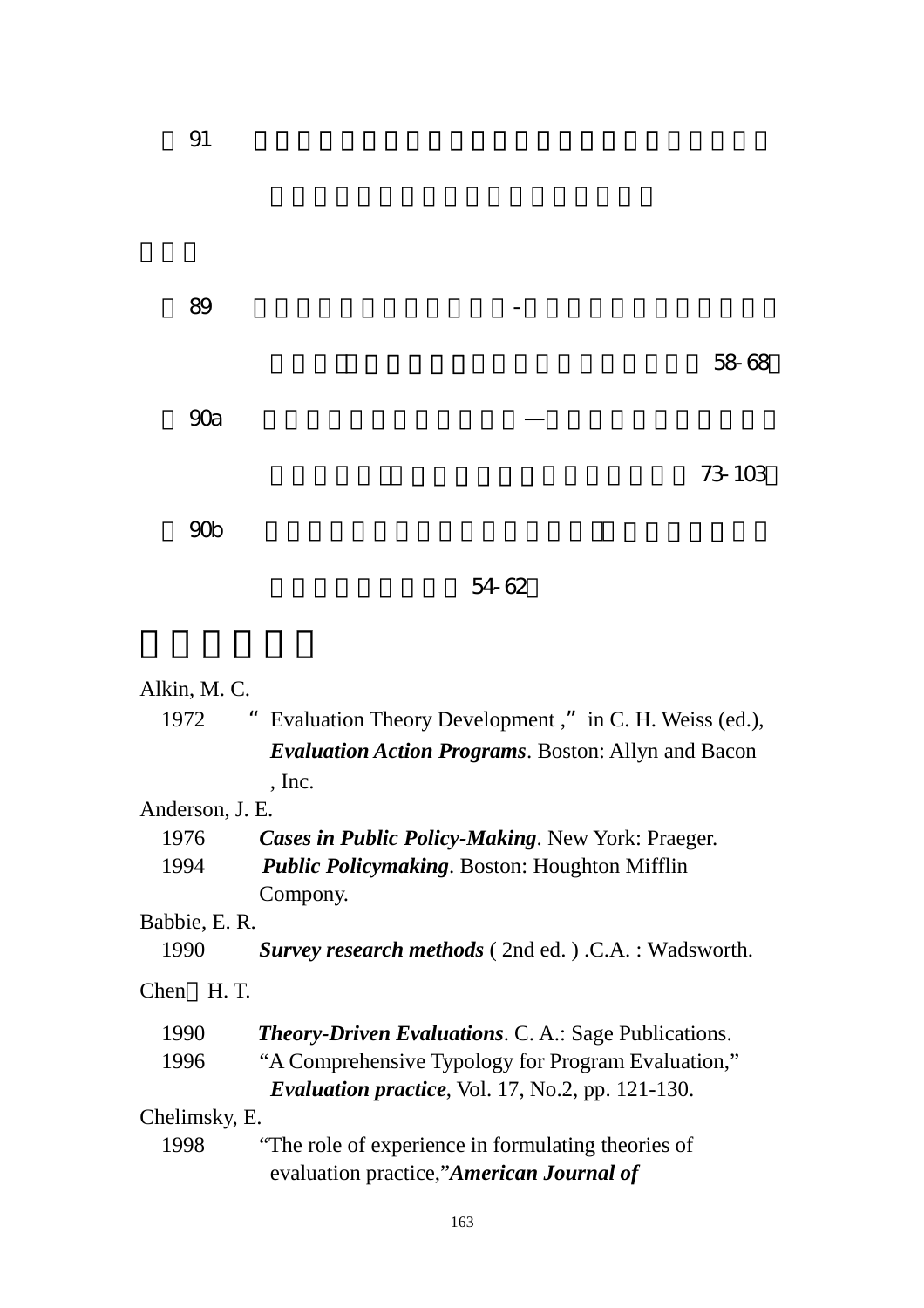#### *Evaluation*,Vol. 19, No.1, pp. 35-55.

Chen H. T. and Rossi P. H.

- 1980 "The Multi-Goal, Theory-Driven Approach to Evaluation : A Model Linking Basic and Applied Social Science," *Social Forces*, Vol.59, No.1, pp. 106-122
- Campbell D. T. and Stanley J. C.
	- 1963 *Experimental And Quasi-Experimental Designs for Research.* Boston: Houghton Mifflin Company.

#### Dunn W. N.

1994*Public Policy Analysis*﹕*An Introduction*. Englewood Cliffs, N.J. Prentice-Hall, Inc.

## Eisner E. W.

1985 *The Art of Educational Evaluation*﹕*A Personal View*. Philadelphia: The Falmer Press.

## Fischer F.

| 1986 | "Practical discourse in policy Argumentation," in                |  |  |
|------|------------------------------------------------------------------|--|--|
|      | W. N. Dunn (ed.), <i>Policy Analysis: Perspectives</i> ,         |  |  |
|      | <b>Concepts, and Methods.</b> Connecticut: Jai press, Inc.       |  |  |
| 1995 | <b>Evaluating Pubic Policy.</b> Chicago: Nelson-Hall Publishers. |  |  |

#### Guba E. G. and Lincoln Y. S.

- 1981 *Effective Evaluation*. San Francisco, C.A. : Jossey-Bass, Inc.
- 1989 *Fourth Generation Evaluation*. C.A.: Sage.

### House E. R.

- 1973 *School Evaluation*. C.A. : McCutchan Publishing Corporation.
- Madaus G. F., Stufflebeam D. and Scriven M. S.
	- 1983 "Program Evaluation: A Historical Overview", in G. F. Madaus, et al. (eds.), *Evaluation Models: Viewpoints on Educational and Human Service Evaluation*. Boston: Kluwer-Nijhoff Publishing.

### Nachmias, D.

1979 *Public Policy Evaluation:Approaches and Methods*. New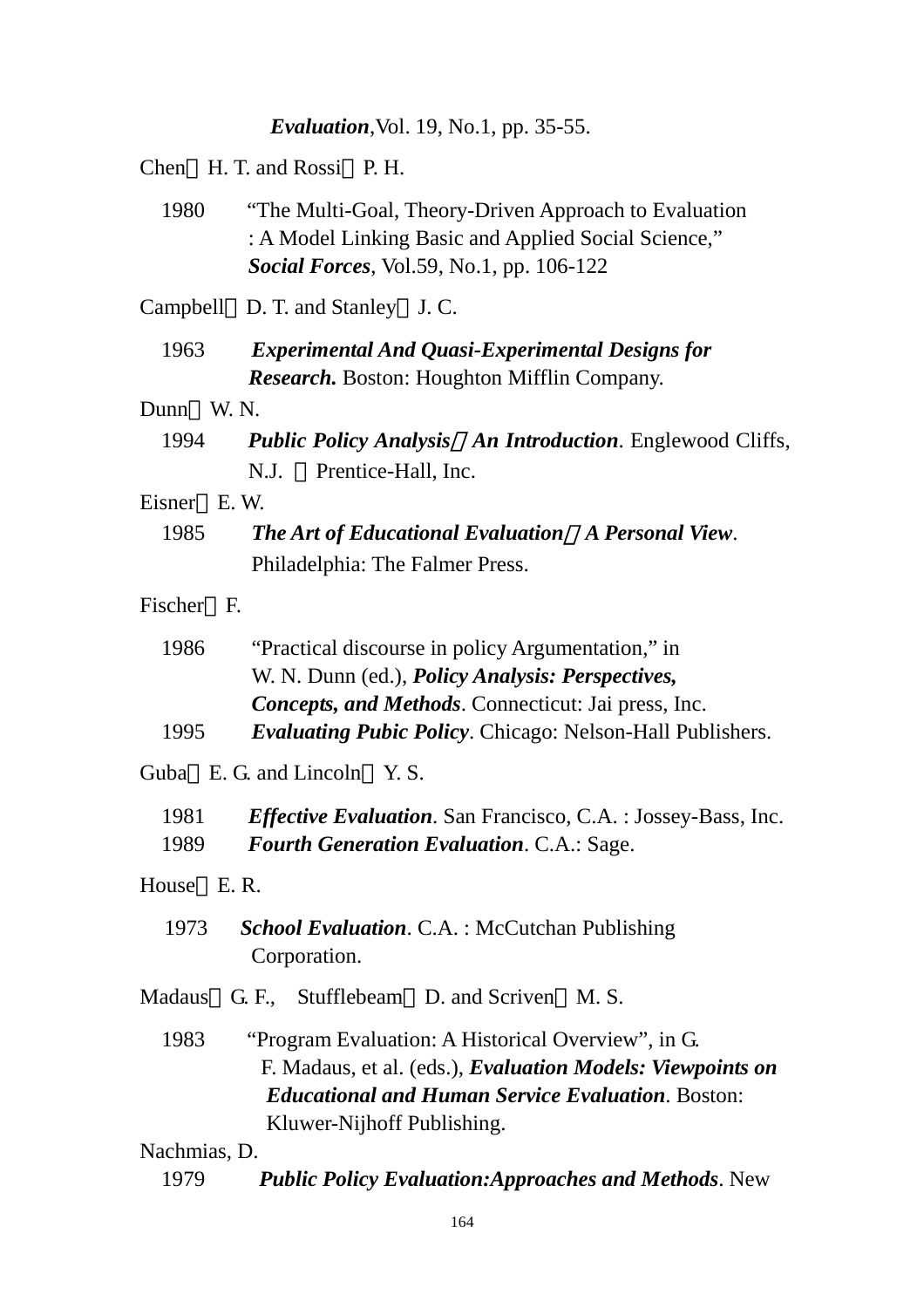York: St. Martins press.

Nachmias, C. and Nachmias, D.

 1996 *Research methods in the social sciences.* London : Arnold. Perkins, D. N. T.

1977 "Evaluating Socail Interventions:A Conceptual Schema," *Evaluation Quarterly*, Vol. 1, No.4, pp. 642-645.

Patton M. Q.

- 1990 *Qualitative Evaluation and Research Methods*. C.A.: Sage.
- 1997 *Utilization-Focused Evaluation: the new century text*. C.A. :Sage.

Patton, C. V. and Sawicki, D. S.

1993*Basic Methods of Policy Analysis and Planning*. Englewood Cliffs, N. J.: Prentice-Hall,Inc.

Palumbo D. J.

- 1987 *The Politics of Program Evaluation*.C.A.: Sage Publications.
- Posavac E. J. and Carey R. G.
	- 1992 *Program Evaluation*﹕*Methods and Case Studies*. Englewood Cliffs, N.J. : Prentice-Hall, Inc.

### Poister, T. H.

 1978 *Public Program Analysis : applied research methods*. Baltimore : University Park Press.

Rossi P. H. and Freeman H. E.

- 1979 *Evaluation: A Systematic Approach*. C.A.: Sage.
- 1993*Evaluation: A Systematic Approach*. C.A.: Sage.

Rea, Louis M. and Parker, Richard A.

 1997 *Designing and Conducting Survey Research :A Comprehensive Guide* ( 2nd ed.). San Francisco, C.A. : Jossey-Bass, Inc.

Suchman E. A.

1967 *Evaluative Research*. N.Y.: Russell Sage Foundation.

Stake R. E.

1981 "Program Evaluation: Particular Responsive Evaluation,"